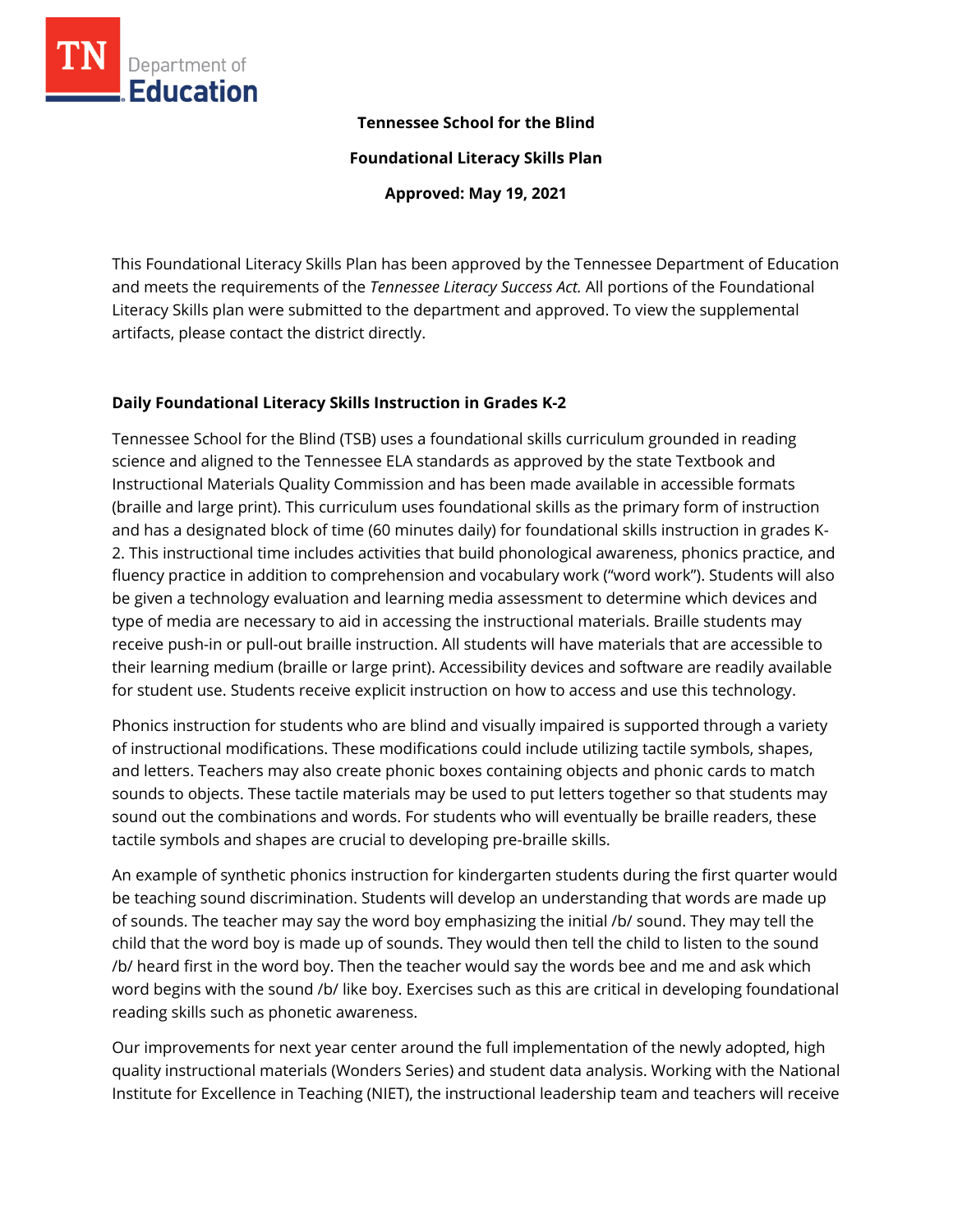explicit professional development on student data analysis and will use this information to inform instruction. This will be incorporated into the school's newly restructured PLCs and time will be specifically dedicated to supporting reading instruction.

## **Daily Foundational Literacy Skills Instruction in Grades 3-5**

Our district has an integrated literacy block for grades three (3) through five (5) grounded in reading science and aligned to Tennessee ELA standards. Our curriculum materials are selected from those approved by the state Textbook and Instructional Materials Quality Commission. During the integrated ELA block that meets an evidence-based approach to applying foundational skills within daily lessons, our students receive a total of 90 minutes of ELA instruction. All daily instruction includes components for knowledge-building (to build and improve the ability to comprehend complex texts and apply that knowledge as they listen, read, write, think, and speak) for about 60 minutes per day and foundational skills instruction that includes fluency, grammar, morphology, spelling, and writing for at least 30 minutes per day. Our adopted curriculum also engages students in work around fluency, vocabulary, and comprehension. The fluency, vocabulary, and comprehension skills are not taught in isolation, but are embedded within the lesson to ensure continuity, cohesion, and connection.

For example, a fourth-grade class is studying fairy tales. They would begin by activating prior knowledge and reading independently and/or aloud (The Princess and the Pizza from the Wonders series). After the reading or read-aloud of the on-grade level complex text, students would utilize the story to work on skills. The teacher may have the students summarize the story and then dive into a comprehension strategies and skills (e.g. making predictions and skills such as sequencing). Students would respond to a series of scaffolded questions and unpack the most essential vocabulary ("word work"). For this lesson, the vocabulary strategy of focus is context clues and synonyms. Students may focus on a particular writing trait based on a previously posed essential question. For this example, the essential question is "Where do good ideas come from?". The writing trait would be ideas with an emphasis on descriptive details. Other skills addressed may be inflectional endings and fluency (intonation). Foundational skills instruction is embedded in all aspects of this 90-minute block and is dedicated to developing students' holistic literacy approach to fluency, vocabulary, and comprehension coherently as recommended by research.

Braille students may receive push-in or pull-out braille instruction. All students will have accessible learning media (braille or large print). Accessibility devices and software are readily available for student use. Students receive explicit instruction on how to access and use this technology. These decisions are driven by student need and their IEP.

Our improvements for next year center around the full implementation of the newly adopted, high quality instructional materials (Wonders Series) and student data analysis. Working with the National Institute for Excellence in Teaching (NIET), the instructional leadership team and teachers will receive explicit professional development on student data analysis and will use this information to inform instruction. This will be incorporated into the school's newly restructured PLCs and time will be specifically dedicated to supporting reading instruction.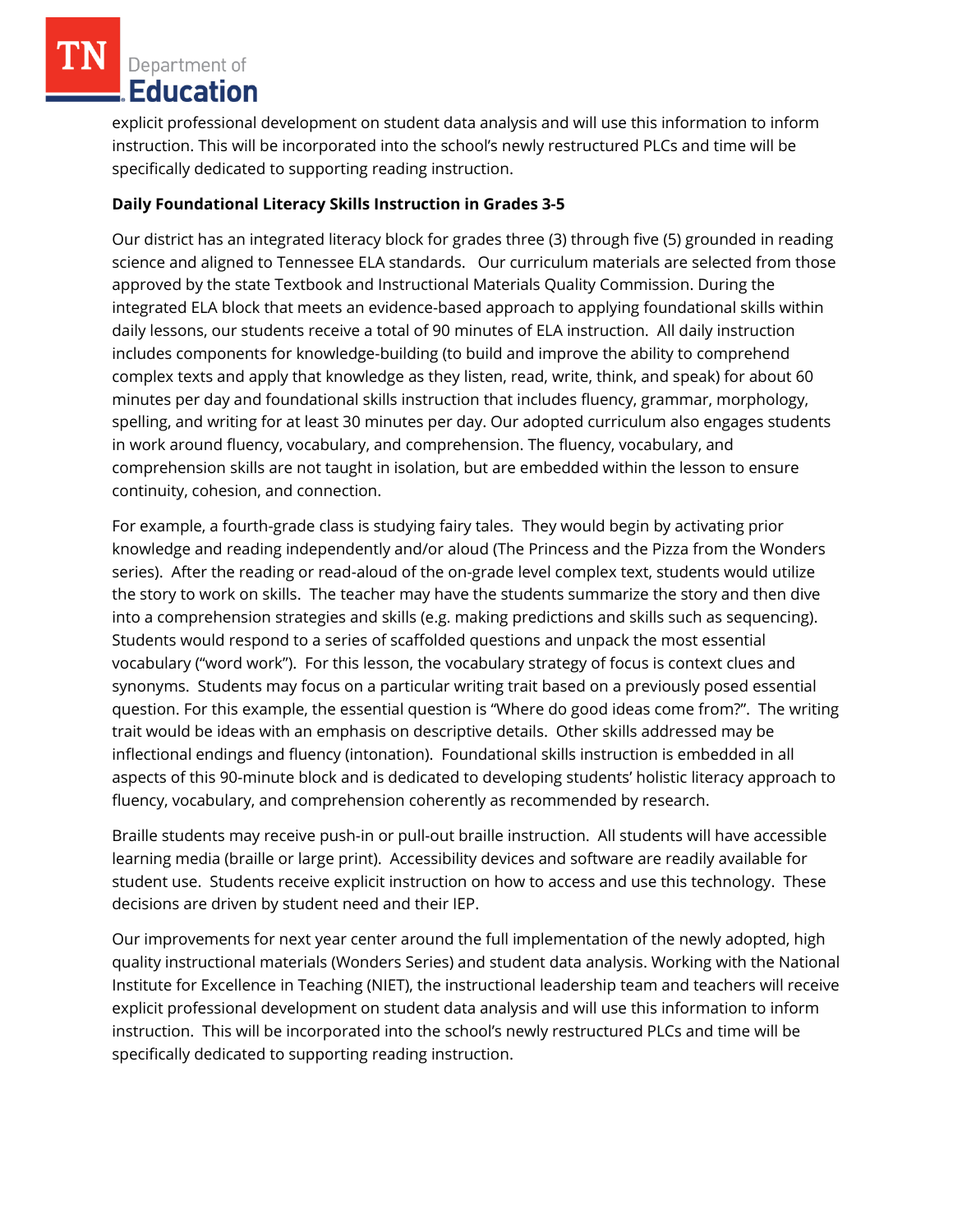## **Approved Instructional Materials for Grades K-2**

McGraw Hill - K-5 Wonders

## **Approved Instructional Materials for Grades 3-5**

McGraw Hill - K-5 Wonders

## **Additional Information about Instructional Materials**

TSB has adopted the Wonders reading series which explicitly addresses foundational reading skills. TSB has also incorporated other materials to supplement the Wonders program and help meet the unique needs of our student population. For braille readers, teachers have access to the Building on Patterns series produced by the American Printing House for the Blind. This series blends those foundational reading skills with the development of braille knowledge.

TSB has a large population of students who are on alternative assessments and have intellectual disabilities. Teachers who serve students with moderate to significant intellectual disabilities have access to the MEville to WEville series. This series specifically targets pre-readiness literacy skills and what it means to be a reader. This program features vocabulary linked by themes across lessons, letter and rhyming lessons, and informal assessments for monitoring student progress. Students who are non-verbal have access and utilize communication devices to demonstrate reading abilities.

As previously mentioned, we also ensure all materials are in an accessible format based on the student's need and accessibility devices and software programs are readily available.

# **Universal Reading Screener for Grades K-5. This screener complies with RTI<sup>2</sup>and Say Dyslexia requirements.**

easyCBM

## **Intervention Structure and Supports**

In the fall, students are given a universal screener (easyCBM) to determine which students have a significant reading deficiency or are "at-risk". Our grade-level teachers, data team and building level administrators review universal screener data to determine which students score between the 0- 25th percentile. Those students demonstrating need are classified as in need of Tier II or Tier III instruction. Students classified as Tier II or Tier III are given a diagnostic assessment to determine specific deficits in order to best assign students to a small group with an intervention that will narrow skill gaps. Students receive daily, small-group intervention for at least 45 minutes in their area of greatest deficit.

We have research-based options for reading intervention support available to our students who are "at-risk" and/or who have been identified with a significant reading deficiency. Our recently adopted ELA curriculum (Wonders) contains an assessment and remediation guide in which teachers can find activities that directly address skill gaps (Tier II). They can tailor this to the needs of their RTI group of students. If that intervention is not proving to be effective, more comprehensive, strategic interventions (such as MEville to WEville, UEB Braille Too Curriculum, Word Study (Ganske & Bear materials), the Heggerty Curriculum, and Fountas and Pinnell) become an option. Data teams meet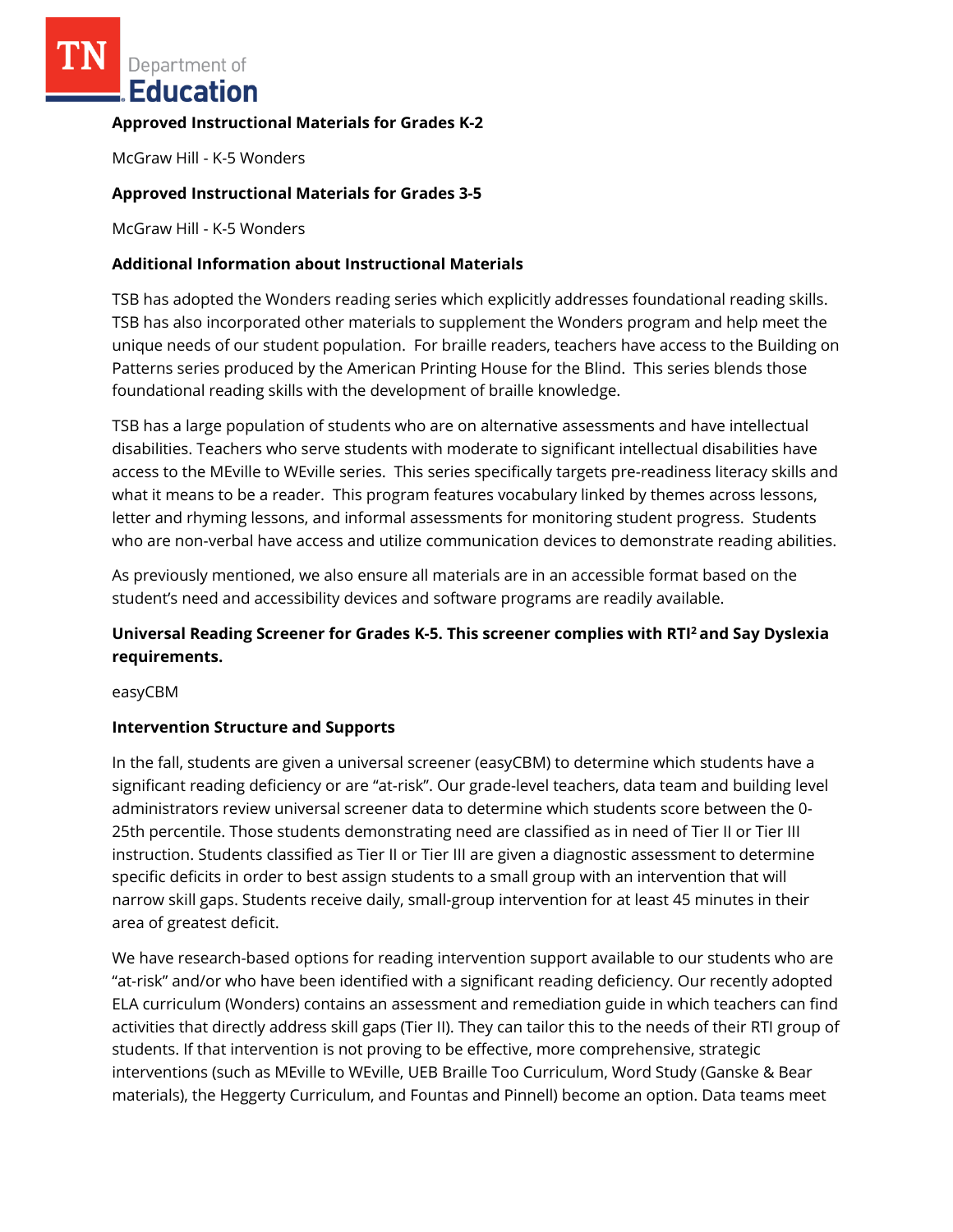every 4-6 weeks to determine if a change in the intervention or the person providing the intervention is warranted. The data team also looks at other variables (attendance, engagement) as part of the decision-making process before a change is made to the programming or provider.

Our students receive explicit instruction in their area of deficit in small groups using research-based materials and strategies. These students are also screened using additional survey level assessments to determine if they have characteristics of dyslexia. Students who do demonstrate those characteristics receive intensive intervention as outlined in the Say Dyslexia Law using programs that meet the law's requirements. Our district uses a research-based supplemental materials as interventions for students with characteristics of dyslexia. Our district notifies families of students who demonstrate characteristics of dyslexia. TSB designs a specific program for each student based on their specific needs and IEP. Because of the complexity of our student needs, no one program universally addresses deficiencies. We utilize a combination of materials (Fountas & Pinnell-Literacy Leveled Interventions, Haggerty Curriculum, UEB Braille Too: The Next Generation, and Word Study) to address phonological awareness, phonemic awareness, alphabet knowledge, sound-symbol recognition, decoding skills, and encoding.

Intervention takes place daily during a grade-level time in the master schedule just for RTI. When students are in their RTI groups, they work on activities and assignments that make them stronger in that skill. For example, students who need instruction in comprehension may read a new text and answer scaffolded questions, all related to the knowledge-building unit they are studying in Tier I instruction.

## **Parent Notification Plan/Home Literacy Reports**

Our district plans to notify parents in grades K-5 if their child is "at-risk" for or has a significant reading deficiency (as evidenced by students scoring in the 0-25th percentile) immediately after the school completes the fall universal screening. Students' scores will be communicated in parentfriendly language that provides a clear explanation of student skill gaps and the depth and extent of student needs. The parents will be told what intervention their student will receive and the amount of time each day the student will receive services. This is coupled with a description of the importance of being able to read by the end of 3rd grade. The district will define how students are assessed and what a "significant reading deficiency" means. Parents will subsequently be notified of their child's progress, or lack of progress, after each data team meeting. In the parent notifications/communication, data teams will note any changes being made if the child is not showing sufficient progress as evidenced by progress monitoring and universal screening data as well as recommended activities (that do not require purchased resources) that will support students in the area of deficit (activities are not tailored by child, but tailored by skill deficit generally). These communications go out to parents with students in grades K-3 three times annually and are shared in grades 4 and 5 annually.

Additionally, grades K-2 teachers will communicate weekly with parents about upcoming literacy skills that are being covered and provides suggestions on how they can support these at home.

Because all students at TSB have an IEP, parents also receive detailed, quarterly progress reports which provide an additional opportunity to communicate student progress with respect to reading.